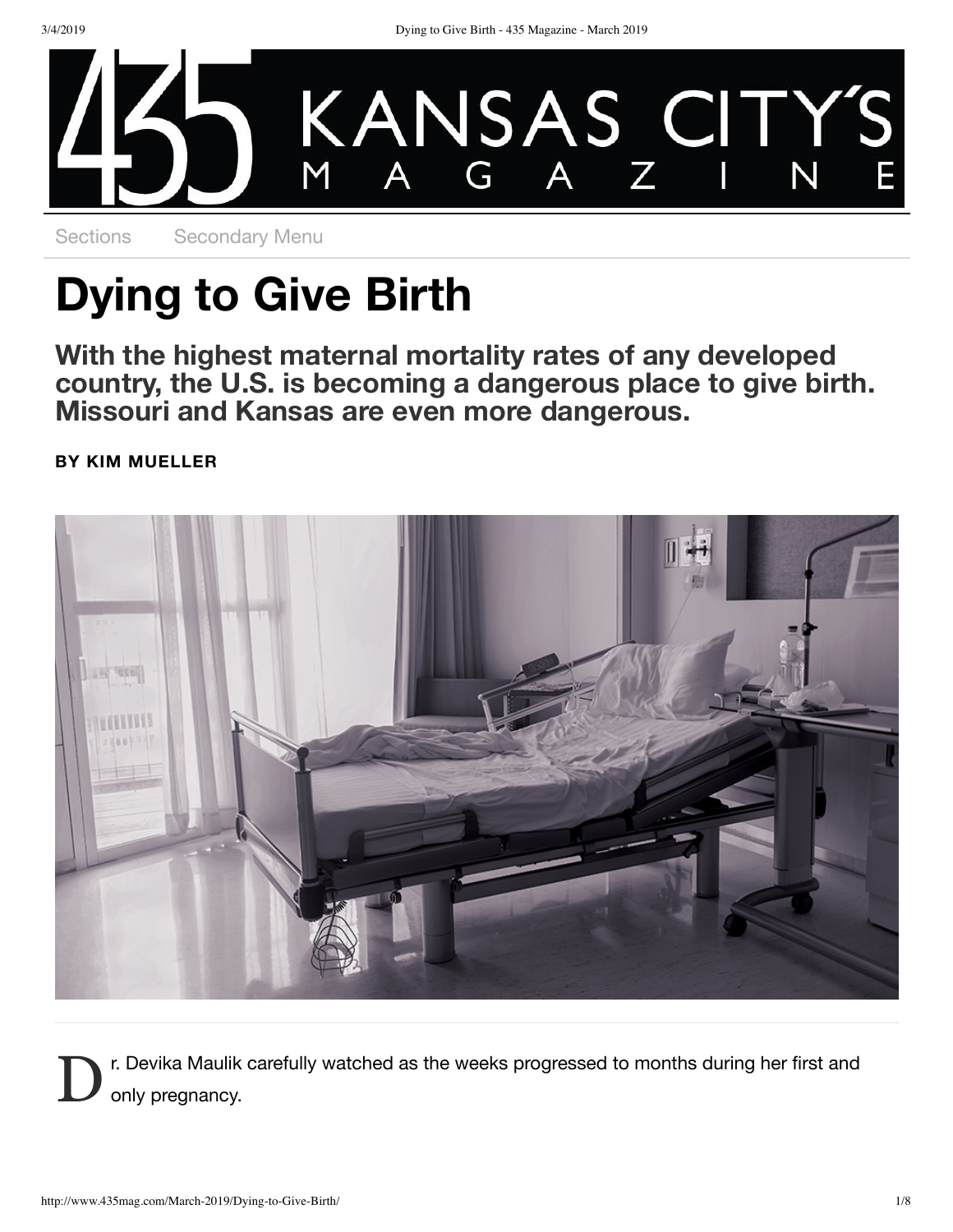"The only thing I could keep down was red juice and Doritos during my first trimester," the Kansas City obstetrician recalls. Contractions started in her second trimester. And she worked 36-hour shifts on her feet during her third trimester.

As a pregnant woman, she knew that having a baby should be a time filled with hope. But as a doctor, she knew her pregnancy was full of risks. Of all the developed countries, the United States boasts the highest maternal mortality rate.

"There was a little bit of caution knowing what I know," Devika Maulik says. "You don't take anything for granted. With every week that passes with pregnancy, I know what can go wrong."

Usually nothing goes wrong. You discover the beauty of leggings when your jeans don't fit anymore. You master the art of sneezing without wetting your pants. And your feet disappear beneath your blossoming belly as you grow another human.

Yet 700 women die each year in the United States due to pregnancy complications, according to the Centers for Disease Control and Prevention. Eight Kansas and 27 Missouri moms died in 2017, according to the states' health departments.

Those numbers seem insignificant until one of them is your wife or sister.

"The majority of the mothers survive," says Dr. Dev Maulik, Devika Maulik's father and department chair of obstetrics and gynecology at the University of Missouri-Kansas City medical school. "That is why maternal mortality is calculated in one in one hundred thousand. It's still rare."

The death rate for mothers is called the Maternal Mortality Ratio (MMR), which tallies the number of pregnancy-related deaths for every 100,000 live births. This is the gold standard that experts use to gauge the health and well-being of states and nations.

The bad news is that the United States is the only developed country where the death rate has increased, according to the World Health Organization. And Missouri's rate is consistently worse than the nation's, according to the Missouri Department of Health and Senior Services.

The problem is even worse in Kansas City, Mo. where the death rate is double the state's and three times the national rate.

"They are all tragic," says Dr. William Callaghan, chief of the CDC's Maternal and Infant Health Branch.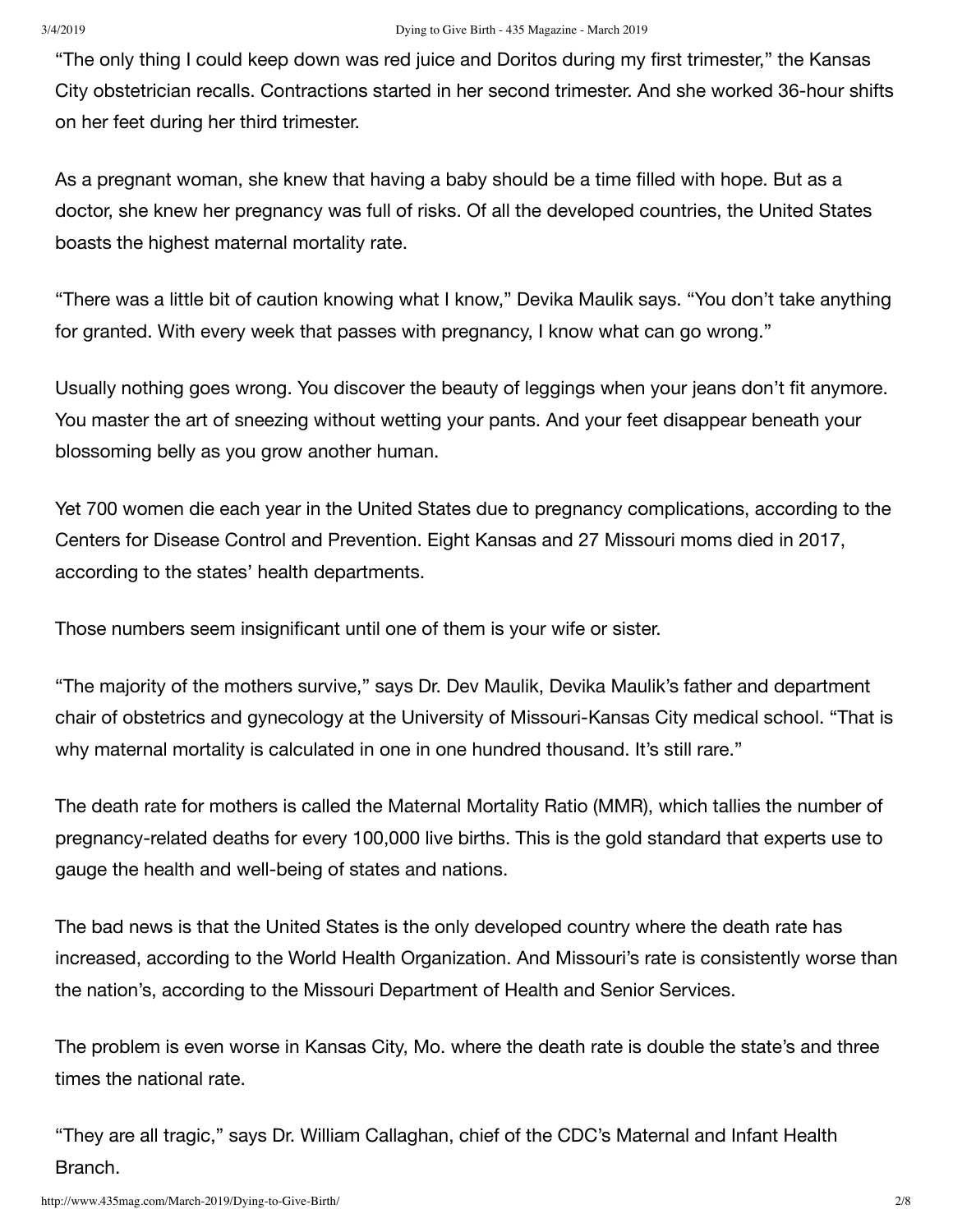Callaghan has spent decades in Atlanta scrutinizing mortality statistics, reading thousands of death certificates, combing through endless studies and cutting the complex issue into bite-size pieces for Congress and the public to understand.

He is the Lorax pleading for the nation's mothers.

"The purpose of surveillance is not just to count," Callaghan says with a tired voice, 28 days before retirement. "If you value what you are counting, then you do something about those numbers."

The good news is that most maternal deaths are preventable, Dev Maulik says. Nearly 75 percent of all maternal deaths are caused by high blood pressure during pregnancy, complications from delivery, and bleeding and infections after birth.

"Yes, there are risks involved in childbirth," Dev Maulik says. "But there are opportunities today to prevent the preventables."

One of those "preventables" is severe bleeding. Hemorrhaging can kill a healthy woman within hours, according to the WHO. Yet many hospitals do not have rules to monitor blood loss during and after childbirth, according to the Council on Patient Safety in Women's Health Care.

Truman Medical Center and Children's Mercy Hospital do, he says.

"It's not eyeballing," Dev Maulik says. "There is counting of the bloody sponges. The bloody pads are all collected, they are all weighed, they are all measured. Blood loss measurement is an essential part of monitoring the patient's well-being. Not everyone does it."

Unmonitored, bleeding can cause kidney and liver failure, fatal blood clots, strokes, seizures and heart attacks, says Devika Maulik, who specializes in high-risk pregnancies at Kansas City's Hospital Hill.

Another preventable is poor health. According to the CDC, when women become pregnant today they are often older and less healthy than their own mothers were when they gave birth.

The high maternal mortality numbers are controversial. Some experts believe the statistics dramatically spiked because of new reporting tools. In 2003, the federal government updated the standard U.S. death certificate by adding a checkbox asking if a woman was pregnant or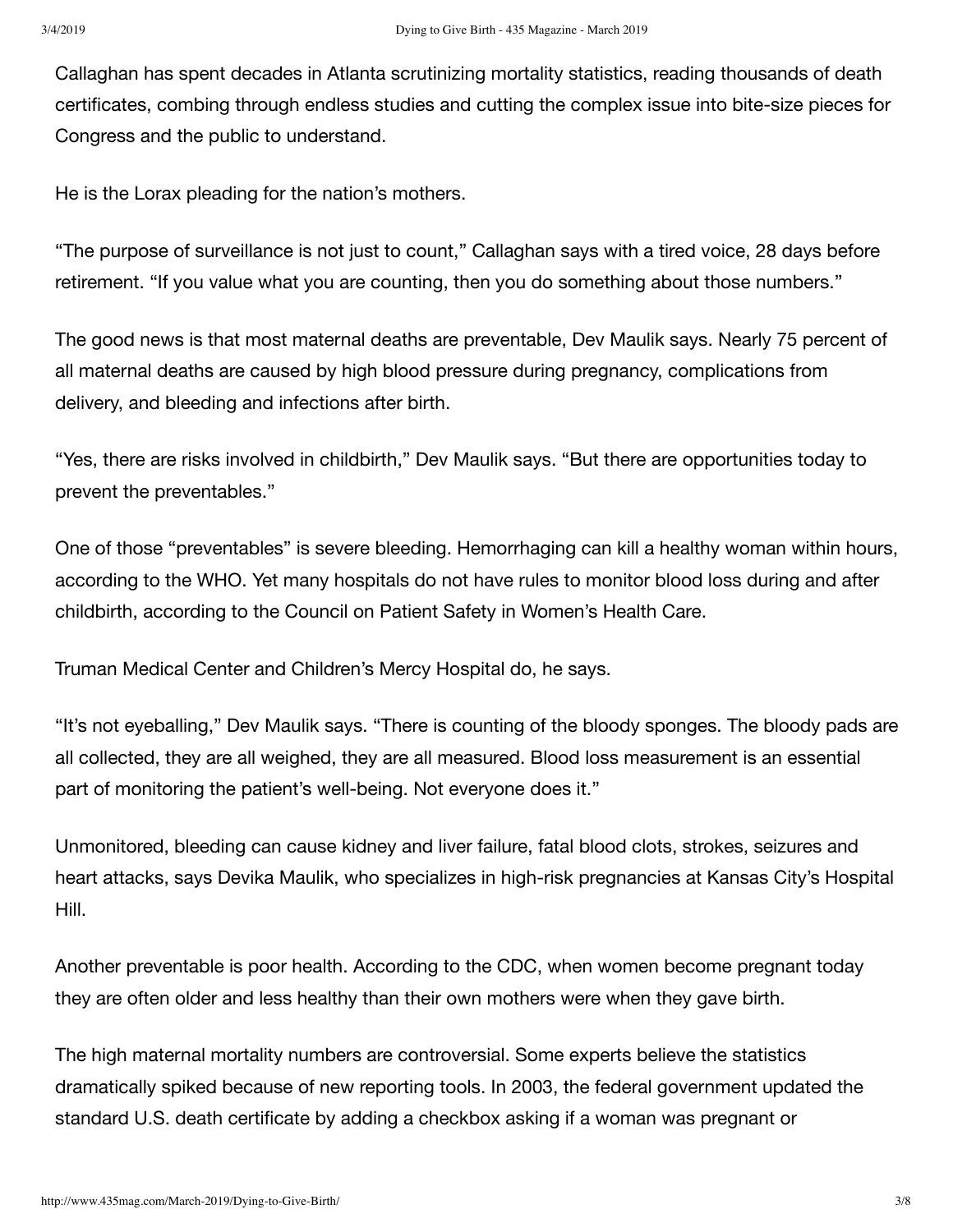postpartum at the time of death. In the 23 states (including Missouri) that adopted the revised death certificate the maternal death rate more than doubled. In Kansas it tripled.

Congress recently passed a \$60-million bipartisan bill that authorized a five-year study to develop more accurate data and determine what is killing the nation's mothers.

Dr. Dev Maulik doesn't want to scare woman about giving birth, he says. "The majority of women go through their pregnancy without any medical problem and have lovely, nice babies. Childbirth is safe if you follow the guidelines."

## **Maternal Mortality Statistics:**

- ◆ 700 women die each year in the United States due to pregnancy complications.
- ◆ 27 Missouri moms died in 2017 according to the states' health departments.
- ◆ 75% of all maternal deaths are caused by high blood pressure during pregnancy, complications from delivery and bleeding and infections after birth.

*This article appears in the March 2019 issue of 435 Magazine Did you like what you read here? Subscribe to 435 Magazine »*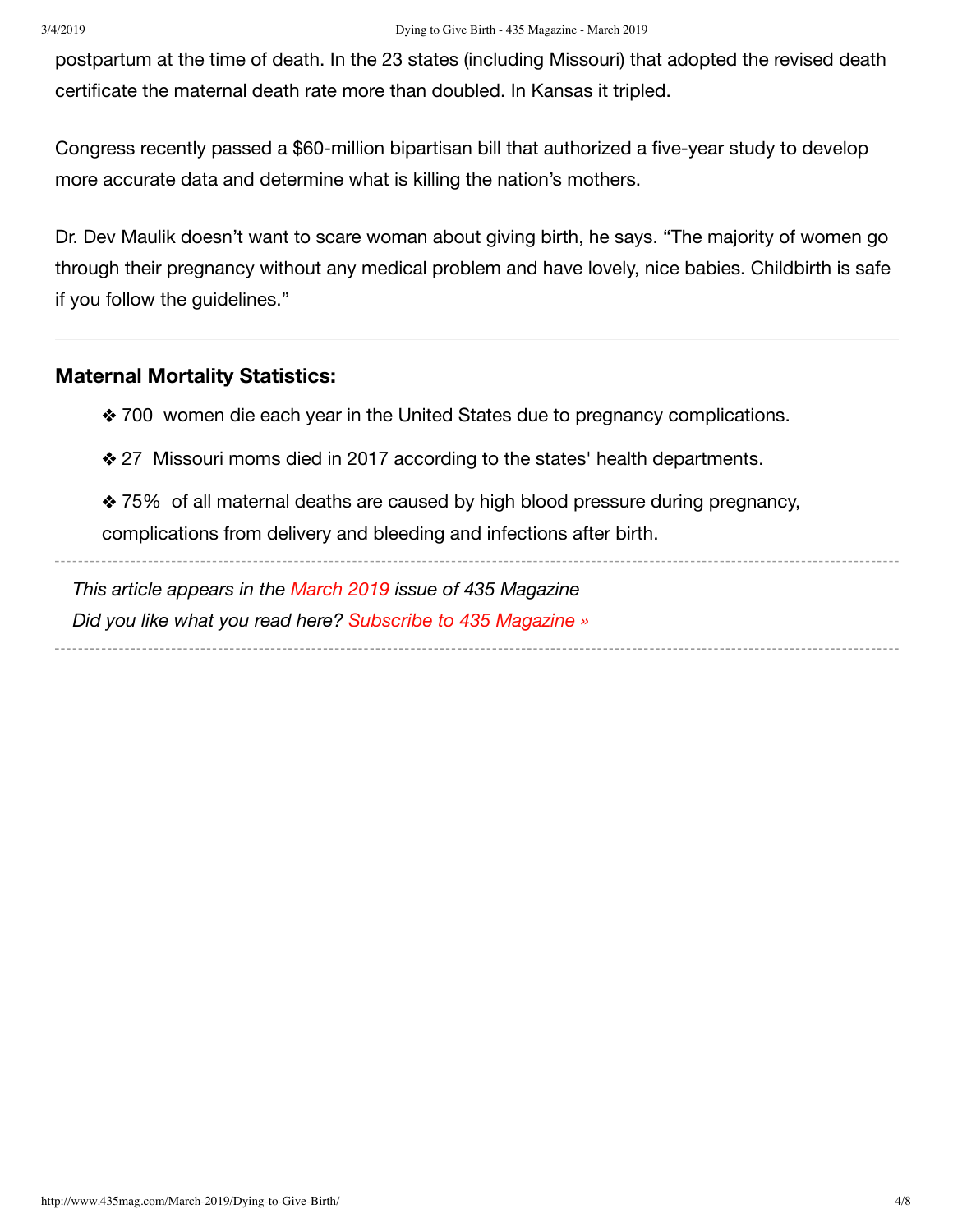

# HOT READS

- 1.**Home Remodel: Reimagined Ranch**
- 2. **The 5 BestIrish Pubs in Kansas City**
- 3. **Cancer Fighter Nicole Cummings**
- 4. **The Big 12Men's Basketball Championship**
- 5. **Screenshot:Danielle Lehman**
- 6. **WhatIt's Like to be a Concert Pianist**
- 7. **DrinkO'The Irish**
- 8. **IDo Blooming**
- 9. **Reviewof The Brass Onion**
- 10. **A Clucking Good Time**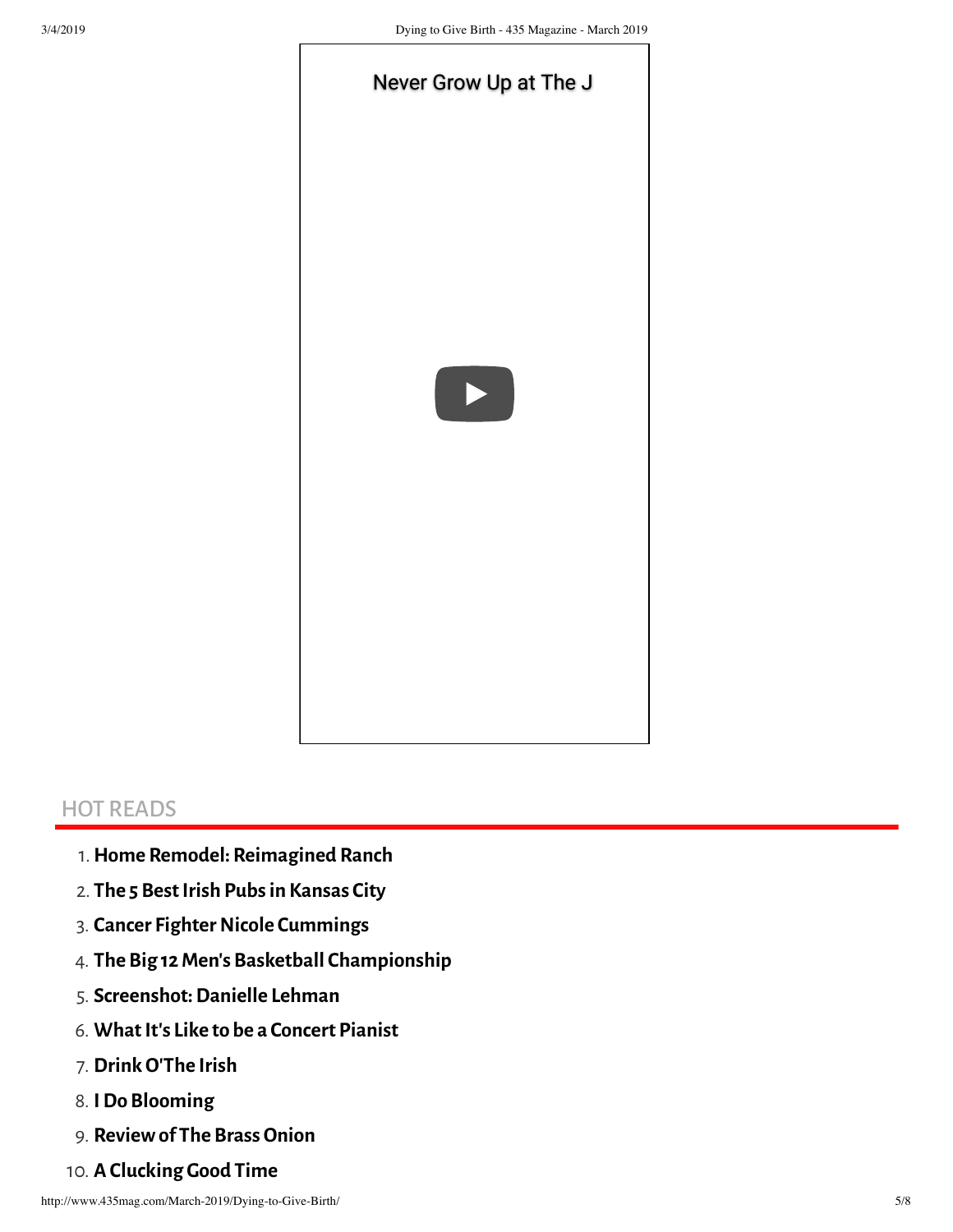# RELATEDARTICLES

**Reflections Body Solutions** 

**Center For Nutrition & Preventative Medicine, P.A.** 

**Rhoades FamilyDentistry**

**Dental Health by Herre** 

**Bowles Dental Center** 









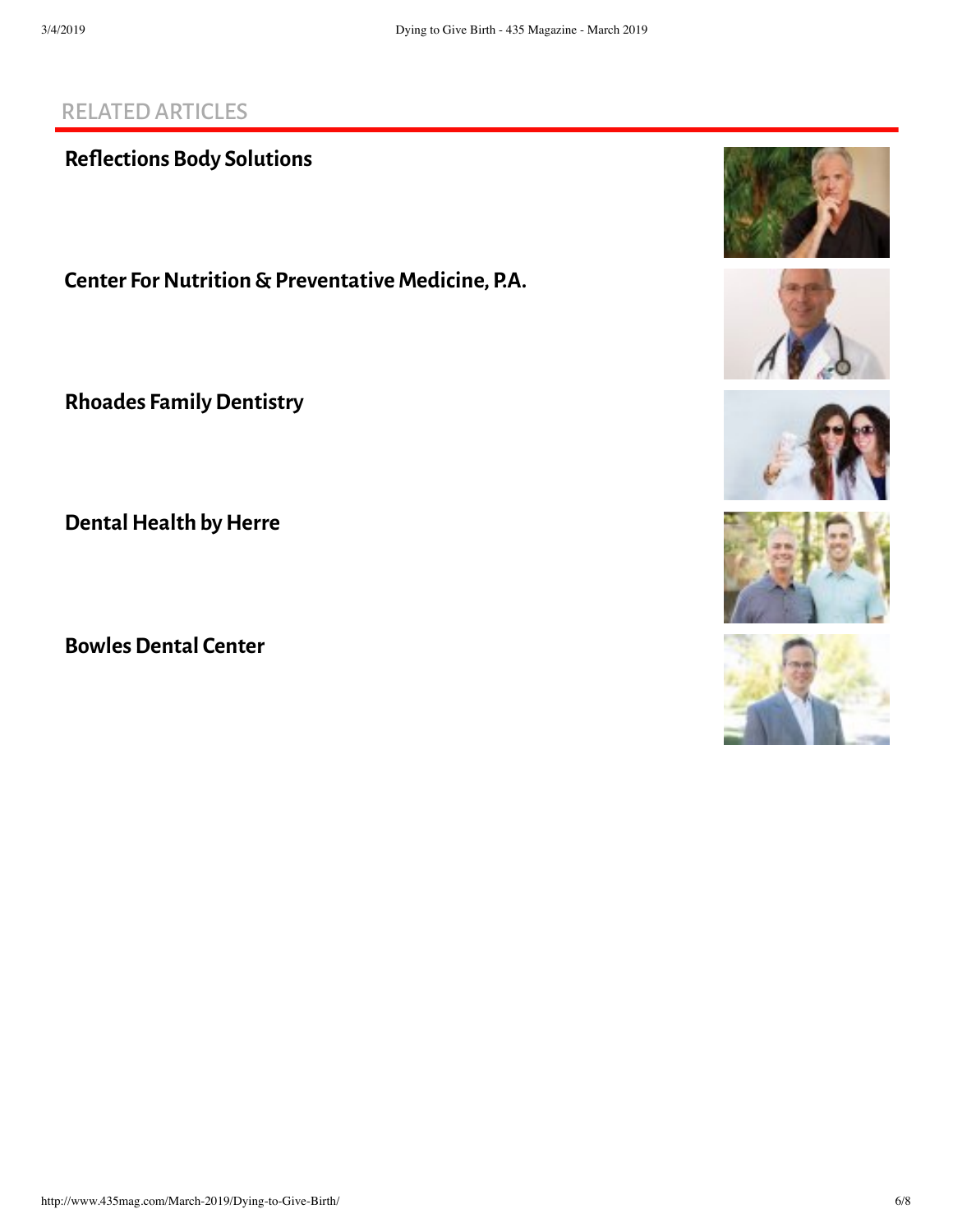# **Sections**

Best of KC Dining & Drinking Arts & Entertainment